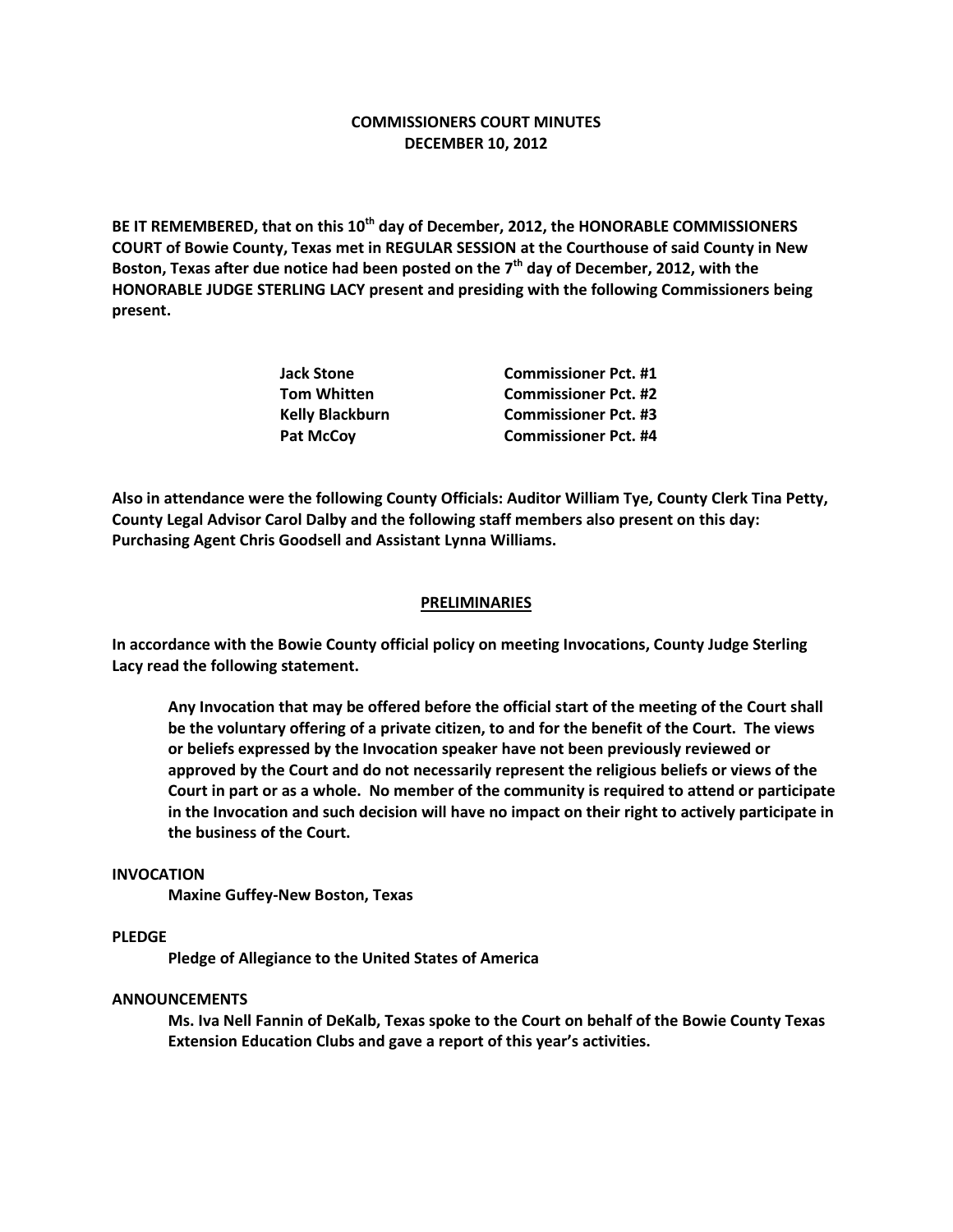## **REGULAR AGENDA ITEMS**

**Court convened at 10:04 A.M. when the following ORDERS, JUDGMENTS and DECREES were had and ORDERED spread upon the minutes of the Court to-wit.**

- **Item 1: There were no Public Comments.**
- **Item 2: There were no Commissioners Court response to Public Comments.**
- **Item 3: On this 10th day of December, 2012, there was no action taken regarding a burn ban in all or part of the unincorporated area of Bowie County.**
- **Item 4: On this 10th day of December, 2012, a motion was made by Commissioner Kelly Blackburn and duly second by Commissioner Pat McCoy to renew the contract with Dr. Robert Fry to serve as Medical Consultant for the Texarkana-Bowie County Family Health Center and Health Authority for Bowie County. Motion was put to a vote and all voted aye and none opposed. Motion carried.**
- **Item 5: On this 10th day of December, 2012, a motion was made by Judge Lacy and duly second by Commissioner Kelly Blackburn to reject all bids and rebid, regarding smoke detector bids for the Bowie County Courthouse-Pat McCoy. Motion was put to a vote and all voted aye and none opposed. Motion carried.**
- **Item 6: On this 10th day of December, 2012, a motion was made by Commissioner Pat McCoy and duly second by Jack Stone to approve bonds for Tina Petty, County Clerk and Tom Whitten, Commissioner Pct. 2. Motion was put to a vote and all voted aye and none opposed. Motion carried.**
- **Item 7: On this 10th day of December, 2012, a motion was made by Commissioner Jack Stone and duly second by Commissioner Tom Whitten to approve the Courthouse holiday schedule for 2013 as amended (Memorial Day had been left off and was added). Motion was put to a vote and all voted aye and none opposed. Motion carried.**
- **Item 8: On this 10th day of December, 2012, a motion was made by Commissioner Tom Whitten and duly second by Commissioner Jack Stone to pay accounts payable. Judge Lacy asked Auditor William Tye the following questions: "Mr. Tye, do any of the items that you are presenting to the Court today for approval cause any department to exceed their budget appropriation for this year?" Mr. Tye's response "No sir." "Mr. Tye, are each of these requests that you are submitting to the Court today a proper and budgeted item of expenditure for the department to which it is being charged?" Mr. Tye's response "Yes." Motion was put to a vote and all voted aye and none opposed. Motion carried.**

**Item 9: On this 10th day of December, 2012, a motion was made by Commissioner Pat McCoy and**